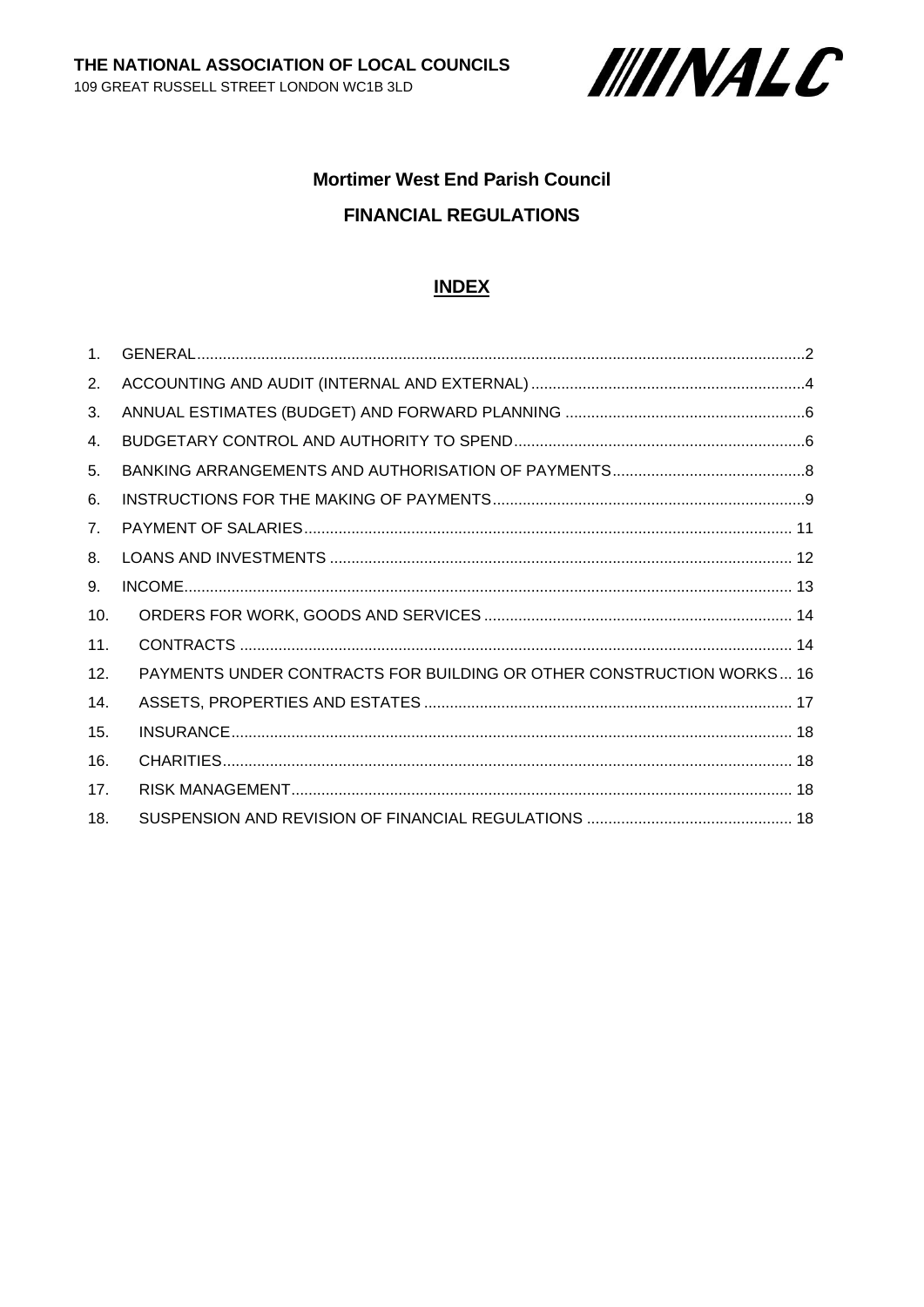These Financial Regulations were adopted by the Council at its Meeting held on 25<sup>th</sup> May 2017

# <span id="page-1-0"></span>**1. GENERAL**

- 1.1. These financial regulations govern the conduct of financial management by the council and may only be amended or varied by resolution of the council. Financial regulations are one of the council's three governing policy documents providing procedural guidance for members and officers. Financial regulations must be observed in conjunction with the council's standing orders<sup>1</sup> and any individual financial regulations relating to contracts.
- 1.2. The council is responsible in law for ensuring that its financial management is adequate and effective and that the council has a sound system of internal control which facilitates the effective exercise of the council's functions, including arrangements for the management of risk.
- 1.3. The council's accounting control systems must include measures:
	- for the timely production of accounts;
	- that provide for the safe and efficient safeguarding of public money;
	- to prevent and detect inaccuracy and fraud; and
	- identifying the duties of officers.
- 1.4. These financial regulations demonstrate how the council meets these responsibilities and requirements.
- 1.5. At least once a year, prior to approving the Annual Governance Statement, the council must review the effectiveness of its system of internal control which shall be in accordance with proper practices.
- 1.6. Deliberate or wilful breach of these Regulations by an employee may give rise to disciplinary proceedings.
- 1.7. Members of Council are expected to follow the instructions within these Regulations and not to entice employees to breach them. Failure to follow instructions within these Regulations brings the office of councillor into disrepute.
- 1.8. The Responsible Financial Officer (RFO) holds a statutory office to be appointed by the council. The Clerk has been appointed as RFO for this council and these regulations will apply accordingly.

<sup>1</sup> Model standing orders for councils are available in Local Councils Explained © 2013 National Association of Local Councils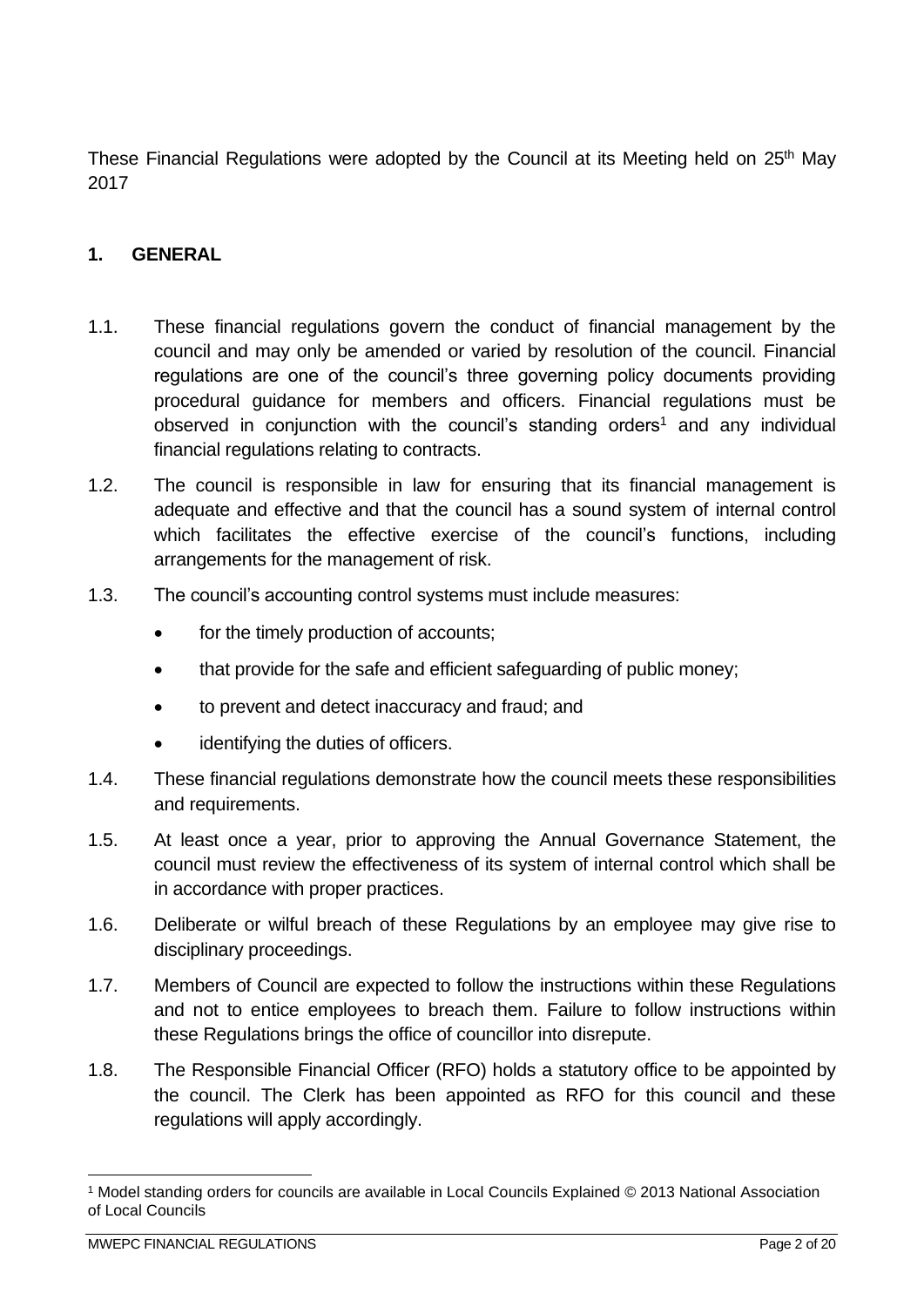- 1.9. The RFO;
	- acts under the policy direction of the council;
	- administers the council's financial affairs in accordance with all Acts, Regulations and proper practices;
	- determines on behalf of the council its accounting records and accounting control systems;
	- ensures the accounting control systems are observed;
	- maintains the accounting records of the council up to date in accordance with proper practices;
	- assists the council to secure economy, efficiency and effectiveness in the use of its resources; and
	- produces financial management information as required by the council.
- 1.10. The accounting records determined by the RFO shall be sufficient to show and explain the council's transactions and to enable the RFO to ensure that any income and expenditure account and statement of balances, or record of receipts and payments and additional information, as the case may be, or management information prepared for the council from time to time comply with the Accounts and Audit Regulations.
- 1.11. The accounting records determined by the RFO shall in particular contain:
	- entries from day to day of all sums of money received and expended by the council and the matters to which the income and expenditure or receipts and payments account relate;
	- a record of the assets and liabilities of the council; and
	- wherever relevant, a record of the council's income and expenditure in relation to claims made, or to be made, for any contribution, grant or subsidy.
- 1.12. The accounting control systems determined by the RFO shall include:
	- procedures to ensure that the financial transactions of the council are recorded as soon as reasonably practicable and as accurately and reasonably as possible;
	- procedures to enable the prevention and detection of inaccuracies and fraud and the ability to reconstruct any lost records;
	- identification of the duties of officers dealing with financial transactions and division of responsibilities of those officers in relation to significant transactions;
	- procedures to ensure that uncollectable amounts, including any bad debts are not submitted to the council for approval to be written off except with the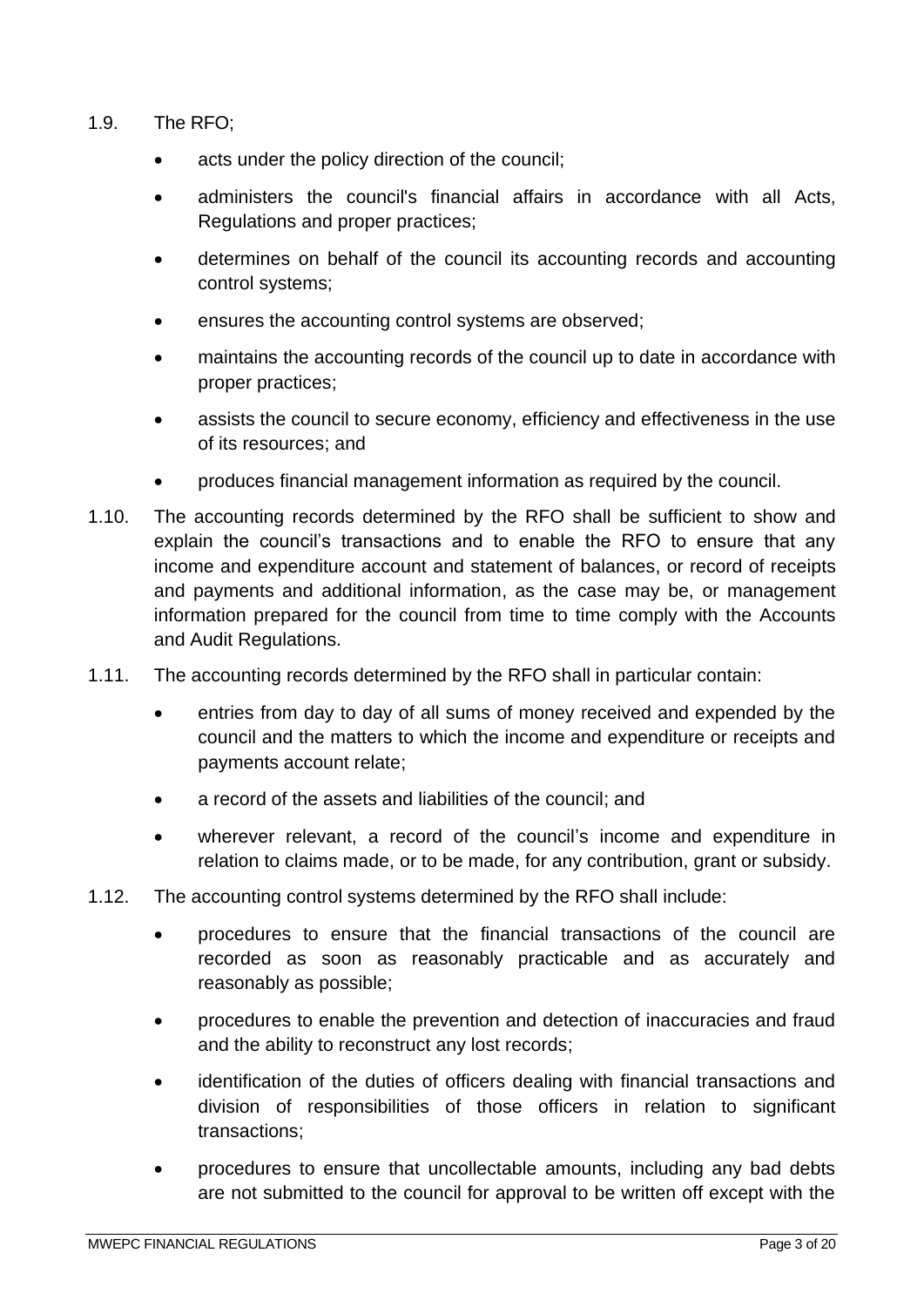approval of the RFO and that the approvals are shown in the accounting records; and

- measures to ensure that risk is properly managed.
- 1.13. The council is not empowered by these Regulations or otherwise to delegate certain specified decisions. In particular, any decision regarding:
	- setting the final budget or the precept (council tax requirement);
	- approving accounting statements;
	- approving an annual governance statement;
	- borrowing;
	- writing off bad debts:
	- declaring eligibility for the General Power of Competence; and
	- addressing recommendations in any report from the internal or external auditors,

shall be a matter for the full council only.

- 1.14. In addition the council must:
	- determine and keep under regular review the bank mandate for all council bank accounts;
	- approve any grant or a single commitment in excess of £100; and
	- in respect of the annual salary for any employee have regard to recommendations about annual salaries of employees made by the relevant committee in accordance with its terms of reference.
- 1.15. In these financial regulations, references to the Accounts and Audit Regulations or 'the regulations' shall mean the regulations issued under the provisions of section 27 of the Audit Commission Act 1998, or any superseding legislation, and then in force unless otherwise specified.

In these financial regulations, the term 'proper practice' or 'proper practices' shall refer to guidance issued in Governance *and Accountability for Local Councils - a Practitioners' Guide (England)* issued by the Joint Practitioners Advisory Group (JPAG), available from the websites of NALC and the Society for Local Council Clerks (SLCC).

#### <span id="page-3-0"></span>**2. ACCOUNTING AND AUDIT (INTERNAL AND EXTERNAL)**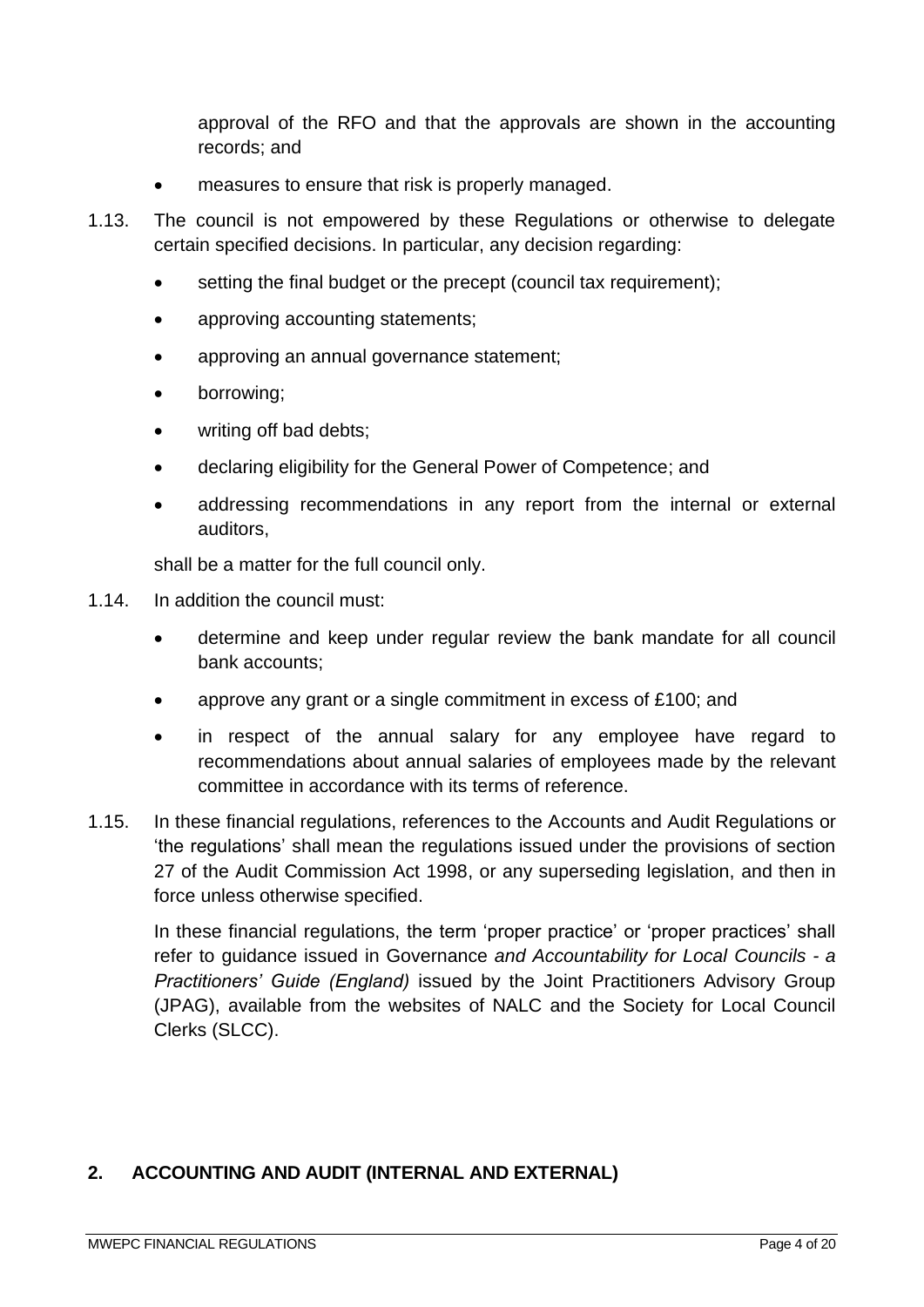- 2.1. All accounting procedures and financial records of the council shall be determined by the RFO in accordance with the Accounts and Audit Regulations, appropriate guidance and proper practices.
- 2.2. On a regular basis, at least once in each quarter, and at each financial year end, a member other than the Chairman shall be appointed to verify bank reconciliations (for all accounts) produced by the RFO. The member shall sign the reconciliations and the original bank statements (or similar document) as evidence of verification. This activity shall on conclusion be reported, including any exceptions, to and noted by the council.
- 2.3. The RFO shall complete the annual statement of accounts, annual report, and any related documents of the council contained in the Annual Return (as specified in proper practices) as soon as practicable after the end of the financial year and having certified the accounts shall submit them and report thereon to the council within the timescales set by the Accounts and Audit Regulations.
- 2.4. The council shall ensure that there is an adequate and effective system of internal audit of its accounting records, and of its system of internal control in accordance with proper practices. Any officer or member of the council shall make available such documents and records as appear to the council to be necessary for the purpose of the audit and shall, as directed by the council, supply the RFO, internal auditor, or external auditor with such information and explanation as the council considers necessary for that purpose.
- 2.5. The internal auditor shall be appointed by and shall carry out the work in relation to internal controls required by the council in accordance with proper practices.
- 2.6. The internal auditor shall:
	- be competent and independent of the financial operations of the council;
	- report to council in writing, or in person, on a regular basis with a minimum of one annual written report during each financial year;
	- to demonstrate competence, objectivity and independence, be free from any actual or perceived conflicts of interest, including those arising from family relationships; and
	- have no involvement in the financial decision making, management or control of the council.
- 2.7. Internal or external auditors may not under any circumstances:
	- perform any operational duties for the council;
	- initiate or approve accounting transactions; or
	- direct the activities of any council employee, except to the extent that such employees have been appropriately assigned to assist the internal auditor.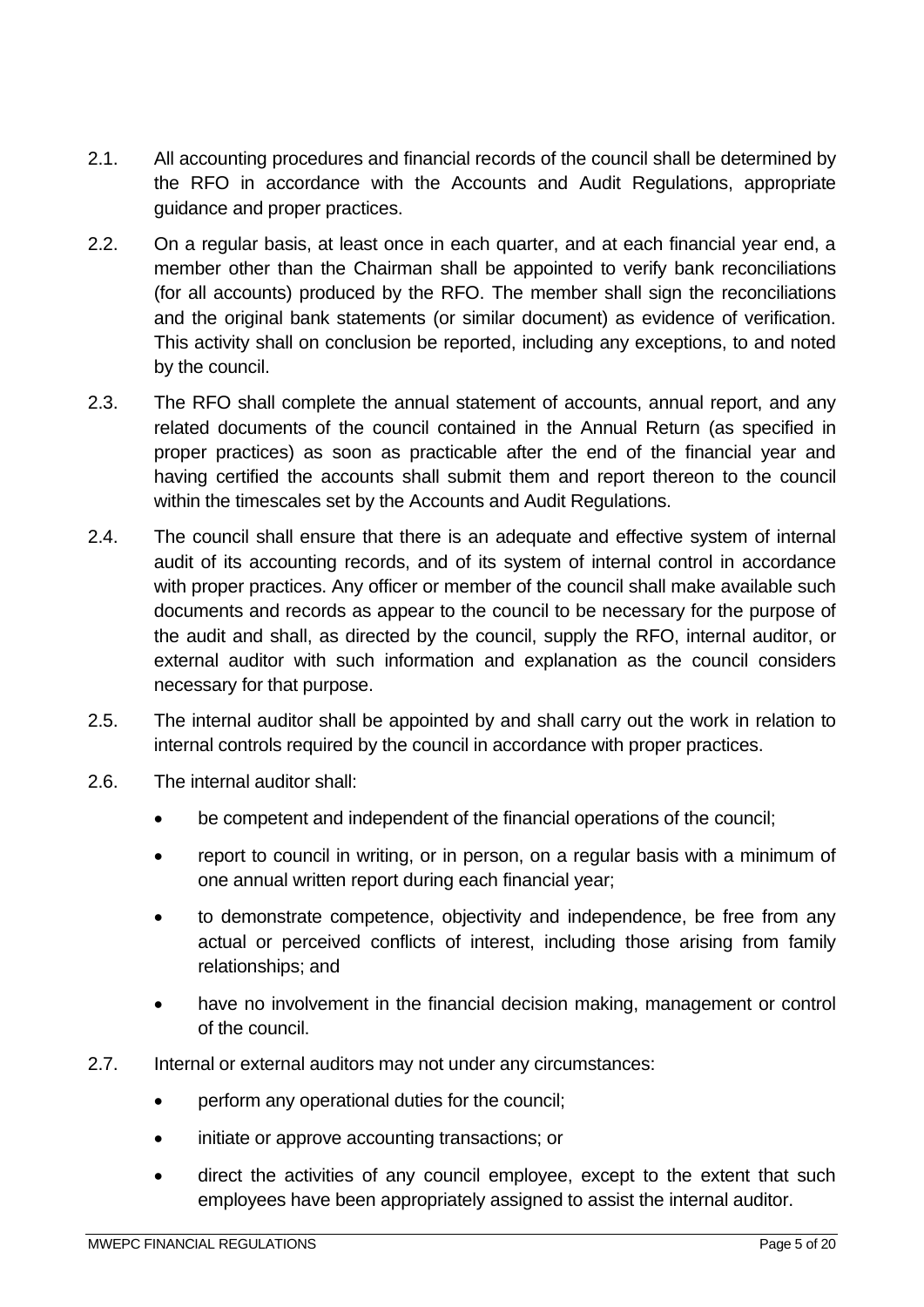- 2.8. For the avoidance of doubt, in relation to internal audit the terms 'independent' and 'independence' shall have the same meaning as is described in proper practices.
- 2.9. The RFO shall make arrangements for the exercise of electors' rights in relation to the accounts including the opportunity to inspect the accounts, books, and vouchers and display or publish any notices and statements of account required by Audit Commission Act 1998, or any superseding legislation, and the Accounts and Audit Regulations.
- 2.10. The RFO shall, without undue delay, bring to the attention of all councillors any correspondence or report from internal or external auditors.

# <span id="page-5-0"></span>**3. ANNUAL ESTIMATES (BUDGET) AND FORWARD PLANNING**

- 3.1. The RFO must each year, by no later than December, prepare detailed estimates of all receipts and payments including the use of reserves and all sources of funding for the following financial year in the form of a budget to be considered by the council.
- 3.2. The council shall consider annual budget proposals in relation to the council's three year forecast of revenue and capital receipts and payments including recommendations for the use of reserves and sources of funding and update the forecast accordingly.
- 3.3. The council shall fix the precept (council tax requirement), and relevant basic amount of council tax to be levied for the ensuing financial year not later than by the end of January each year. The RFO shall issue the precept to the billing authority and shall supply each member with a copy of the approved annual budget.
- 3.4. The approved annual budget shall form the basis of financial control for the ensuing year.

#### <span id="page-5-1"></span>**4. BUDGETARY CONTROL AND AUTHORITY TO SPEND**

- 4.1. Expenditure on revenue items may be authorised up to the amounts included for that class of expenditure in the approved budget. This authority is to be determined by:
	- the council for all items over £500;
	- Where a payment cannot wait until the next council meeting, the clerk, with the approval of the chairman and one other councillor, may raise any payment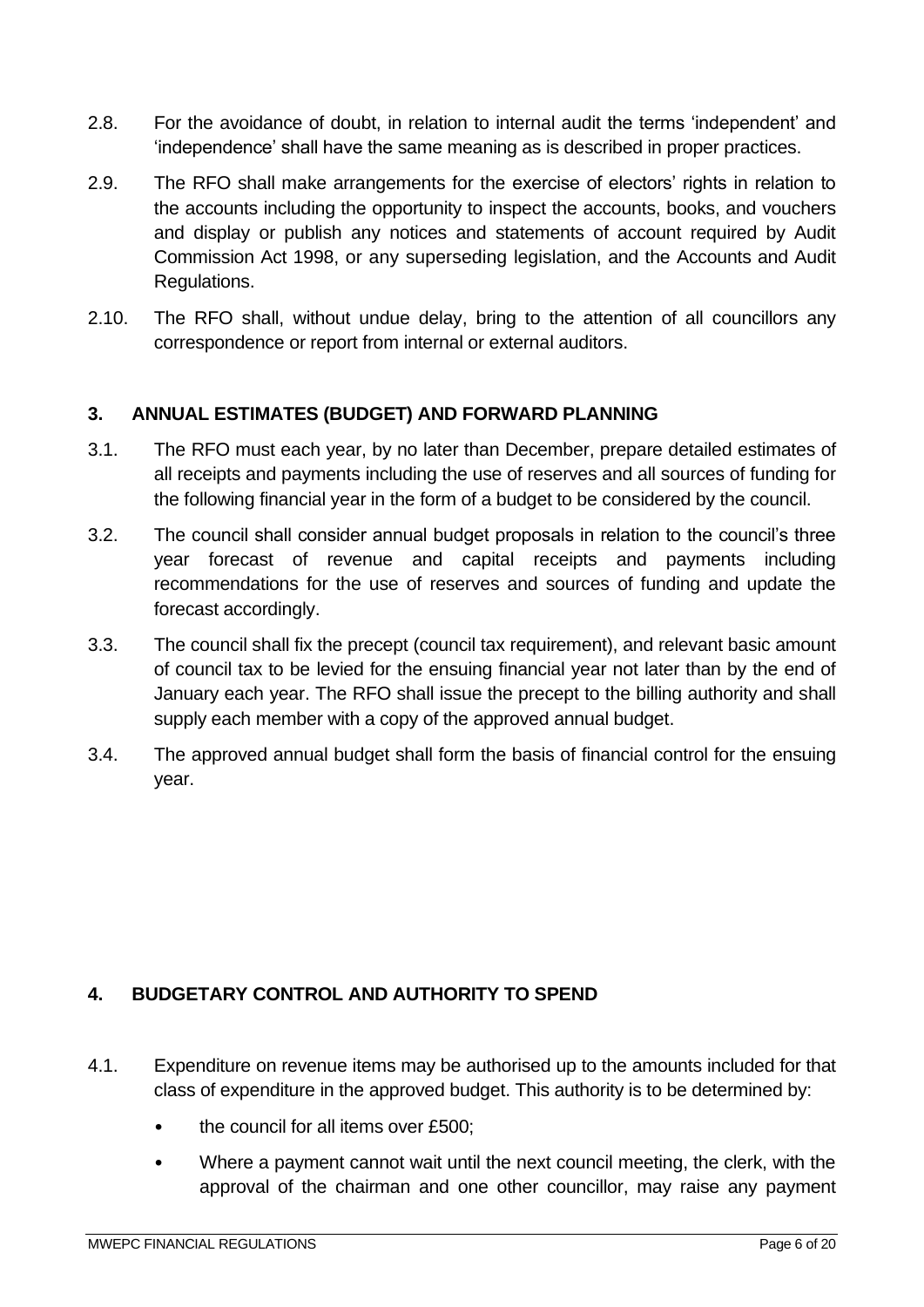deemed necessary, provided that the liability was incurred as a result of work previously approved by the Council and at the price agreed by the Council. An email will be circulated to the rest of the Council confirming the expenditure and a list of any payments made during the month will be presented at the next meeting for recording purposes.

• the Clerk, in conjunction with Chairman of Council or Chairman of the appropriate committee, for any items below £100.

Such authority is to be evidenced by a minute or by an authorisation slip duly signed by the Clerk, and where necessary also by the appropriate Chairman.

Contracts may not be disaggregated to avoid controls imposed by these regulations.

- 4.2. No expenditure may be authorised that will exceed the amount provided in the revenue budget for that class of expenditure other than by resolution of the council, or duly delegated committee. During the budget year and with the approval of council having considered fully the implications for public services, unspent and available amounts may be moved to other budget headings or to an earmarked reserve as appropriate ('virement').
- 4.3. Unspent provisions in the revenue or capital budgets for completed projects shall not be carried forward to a subsequent year.
- 4.4. The salary budgets are to be reviewed at least annually in November for the following financial year and such review shall be evidenced by a hard copy schedule signed by the Clerk and the Chairman of Council or relevant committee. The RFO will inform committees of any changes impacting on their budget requirement for the coming year in good time.
- 4.5. In cases of extreme risk to the delivery of council services, the clerk may authorise revenue expenditure on behalf of the council which in the clerk's judgement it is necessary to carry out. Such expenditure includes repair, replacement or other work, whether or not there is any budgetary provision for the expenditure, subject to a limit of £500. The Clerk shall report such action to the chairman as soon as possible and to the council as soon as practicable thereafter.
- 4.6. No expenditure shall be authorised in relation to any capital project and no contract entered into or tender accepted involving capital expenditure unless the council is satisfied that the necessary funds are available and the requisite borrowing approval has been obtained.
- 4.7. All capital works shall be administered in accordance with the council's standing orders and financial regulations relating to contracts.
- 4.8. The RFO shall regularly provide the council with a statement of receipts and payments to date under each head of the budgets, comparing actual expenditure to the appropriate date against that planned as shown in the budget. These statements are to be prepared at least at the end of each financial quarter and shall show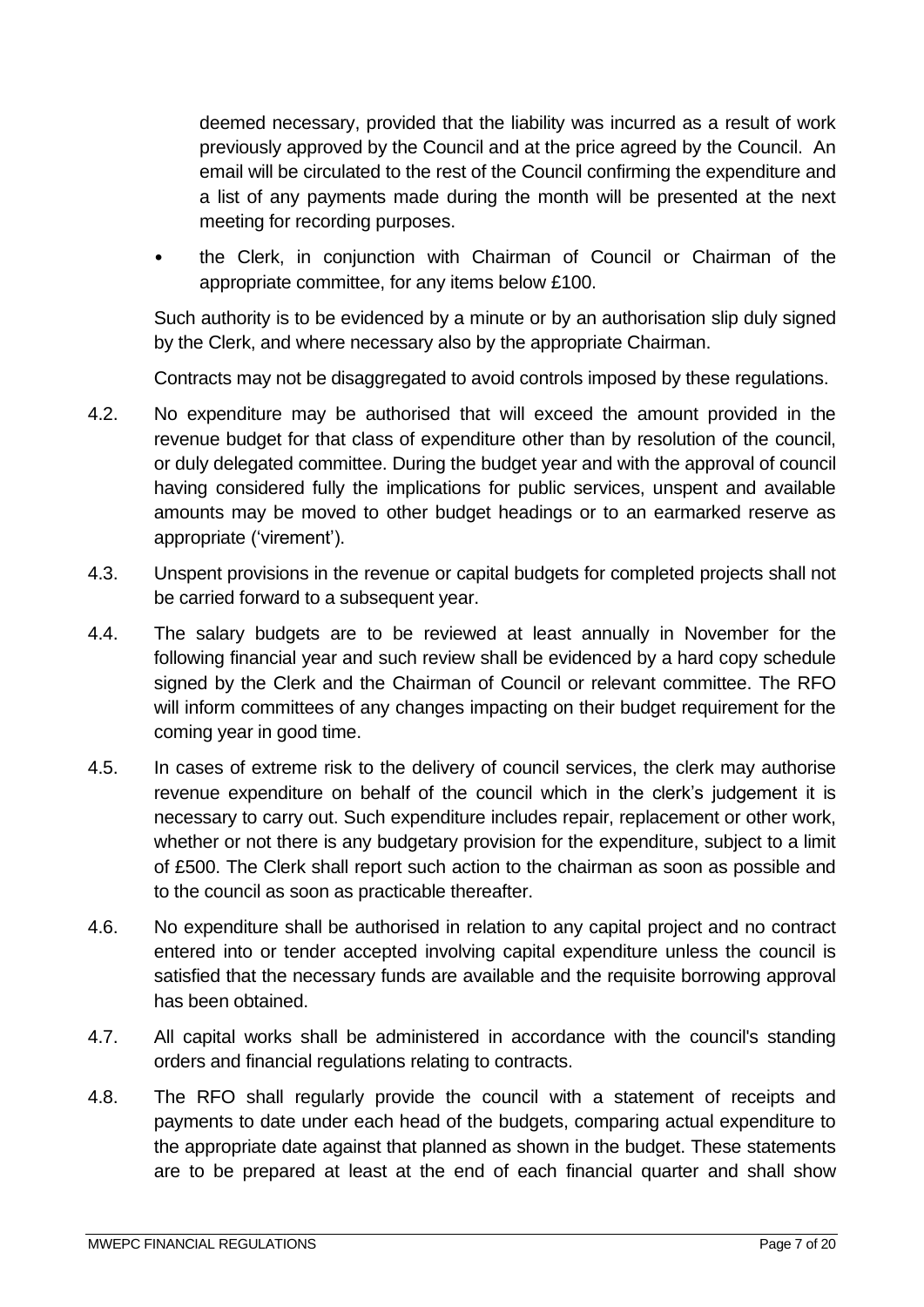explanations of material variances. For this purpose "material" shall be in excess of £100 or 15% of the budget.

4.9. Changes in earmarked reserves shall be approved by council as part of the budgetary control process.

## <span id="page-7-0"></span>**5. BANKING ARRANGEMENTS AND AUTHORISATION OF PAYMENTS**

- 5.1. The council's banking arrangements, including the bank mandate, shall be made by the RFO and approved by the council; banking arrangements may not be delegated to a committee. They shall be reviewed annually for safety and efficiency.
- 5.2. The RFO shall prepare a schedule of payments requiring authorisation, forming part of the Agenda for the Meeting and, together with the relevant invoices, present the schedule to council. The council / committee shall review the schedule for compliance and, having satisfied itself shall authorise payment by a resolution of the council. The approved schedule shall be ruled off and initialled by the Chairman of the Meeting. A detailed list of all payments shall be disclosed within or as an attachment to the minutes of the meeting at which payment was authorised. Personal payments (including salaries, wages, expenses and any payment made in relation to the termination of a contract of employment) may be summarised to remove public access to any personal information.
- 5.3. All invoices for payment shall be examined, verified and certified by the RFO to confirm that the work, goods or services to which each invoice relates has been received, carried out, examined and represents expenditure previously approved by the council.
- 5.4. The RFO shall examine invoices for arithmetical accuracy and analyse them to the appropriate expenditure heading. The RFO shall take all steps to pay all invoices submitted, and which are in order, at the next available council meeting.
- 5.5. The Clerk and RFO shall have delegated authority to authorise the payment of items only in the following circumstances:
	- a) If a payment is necessary to avoid a charge to interest under the Late Payment of Commercial Debts (Interest) Act 1998, and the due date for payment is before the next scheduled Meeting of council, where the Clerk and RFO certify that there is no dispute or other reason to delay payment, provided that a list of such payments shall be submitted to the next appropriate meeting of council;
	- b) An expenditure item authorised under 5.6 below (continuing contracts and obligations) provided that a list of such payments shall be submitted to the next appropriate meeting of council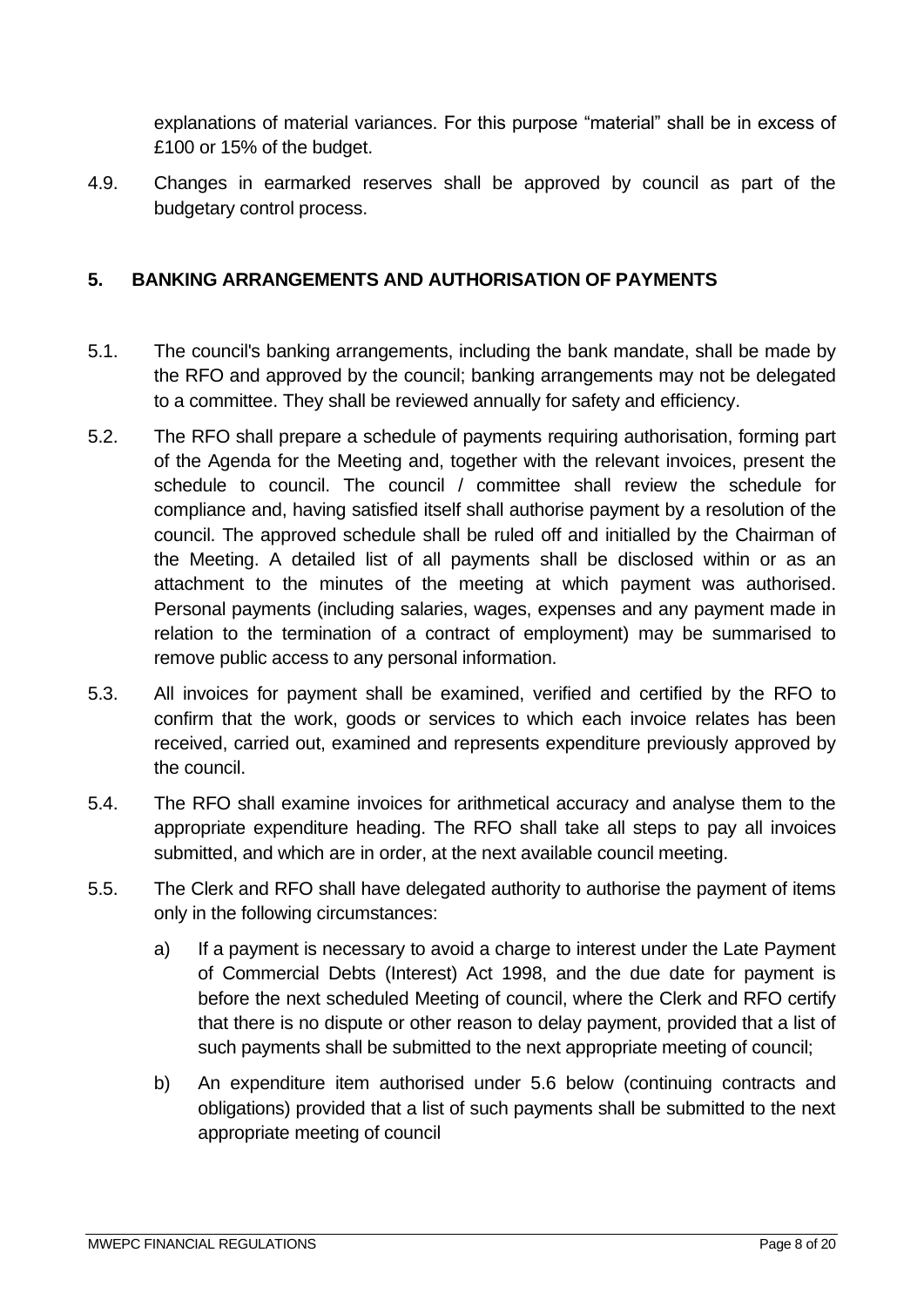- c) fund transfers within the councils banking arrangements up to the sum of £10,000, provided that a list of such payments shall be submitted to the next appropriate meeting of council.
- 5.6. For each financial year the Clerk and RFO shall draw up a list of due payments which arise on a regular basis as the result of a continuing contract, statutory duty, or obligation (such as but not exclusively) Salaries, PAYE and NI, Superannuation Fund and regular maintenance contracts and the like for which council may authorise payment for the year provided that the requirements of regulation 4.1 (Budgetary Controls) are adhered to, provided also that a list of such payments shall be submitted to the next appropriate meeting of council.
- 5.7. A record of regular payments made under 5.6 above shall be drawn up and be signed by two members on each and every occasion when payment is authorised thus controlling the risk of duplicated payments being authorised and / or made.
- 5.8. Any Revenue or Capital Grant shall before payment, be subject to ratification by resolution of the council.
- 5.9. Members are subject to the Code of Conduct that has been adopted by the council and shall comply with the Code and Standing Orders when a decision to authorise or instruct payment is made in respect of a matter in which they have a disclosable pecuniary or other interest, unless a dispensation has been granted.
- 5.10. The council will aim to rotate the duties of members in these Regulations so that onerous duties are shared out as evenly as possible over time.
- 5.11. Any changes in the recorded details of suppliers, such as bank account records, shall be approved in writing by a Member.

# <span id="page-8-0"></span>**6. INSTRUCTIONS FOR THE MAKING OF PAYMENTS**

- 6.1. The council will make safe and efficient arrangements for the making of its payments.
- 6.2. Following authorisation under Financial Regulation 5 above, the council, a duly delegated committee or, if so delegated, the Clerk or RFO shall give instruction that a payment shall be made.
- 6.3. All payments shall be effected by cheque or other instructions to the council's bankers, or otherwise, in accordance with a resolution of council.
- 6.4. Cheques or orders for payment drawn on the bank account in accordance with the schedule as presented to council or committee shall be signed by two members of council in accordance with a resolution instructing that payment. A member who is a bank signatory, having a connection by virtue of family or business relationships with the beneficiary of a payment, should not, under normal circumstances, be a signatory to the payment in question.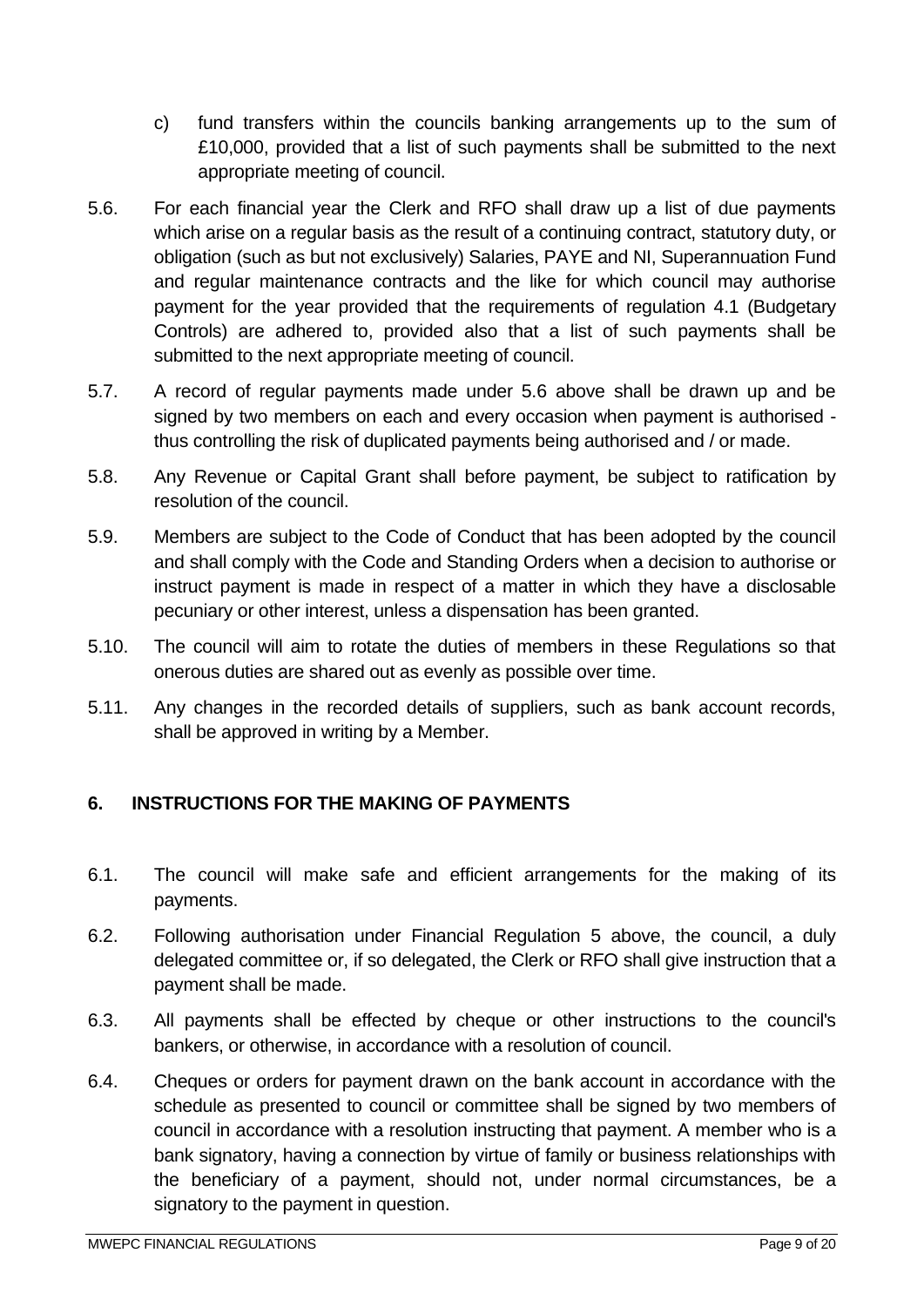- 6.5. To indicate agreement of the details shown on the cheque or order for payment with the counterfoil and the invoice or similar documentation, the signatories shall each also initial the cheque counterfoil.
- 6.6. Cheques or orders for payment shall not normally be presented for signature other than at a council or committee meeting (including immediately before or after such a meeting). Any signatures obtained away from such meetings shall be reported to the council at the next convenient meeting.
- 6.7. If thought appropriate by the council, payment for utility supplies (energy, telephone and water) and any National Non-Domestic Rates may be made by variable direct debit provided that the instructions are signed by two members and any payments are reported to council as made. The approval of the use of a variable direct debit shall be renewed by resolution of the council at least every two years.
- 6.8. If thought appropriate by the council, payment for certain items (principally salaries) may be made by banker's standing order provided that the instructions are signed, or otherwise evidenced by two members are retained and any payments are reported to council as made. The approval of the use of a banker's standing order shall be renewed by resolution of the council at least every two years.
- 6.9. If thought appropriate by the council, payment for certain items may be made by BACS or CHAPS methods provided that the instructions for each payment are signed, or otherwise evidenced, by two authorised bank signatories, are retained and any payments are reported to council as made. The approval of the use of BACS or CHAPS shall be renewed by resolution of the council at least every two years.
- 6.10. If thought appropriate by the council payment for certain items may be made by internet banking transfer provided evidence is retained showing which members approved the payment.
- 6.11. Where a computer requires use of a personal identification number (PIN) or other password(s), for access to the council's records on that computer, a note shall be made of the PIN and Passwords and shall be handed to and retained by the Chairman of Council in a sealed dated envelope. This envelope may not be opened other than in the presence of two other councillors. After the envelope has been opened, in any circumstances, the PIN and / or passwords shall be changed as soon as practicable. The fact that the sealed envelope has been opened, in whatever circumstances, shall be reported to all members immediately and formally to the next available meeting of the council. This will not be required for a member's personal computer used only for remote authorisation of bank payments.
- 6.12. No employee or councillor shall disclose any PIN or password, relevant to the working of the council or its bank accounts, to any person not authorised in writing by the council or a duly delegated committee.
- 6.13. Regular back-up copies of the records on any computer shall be made and shall be stored securely away from the computer in question, and preferably off site.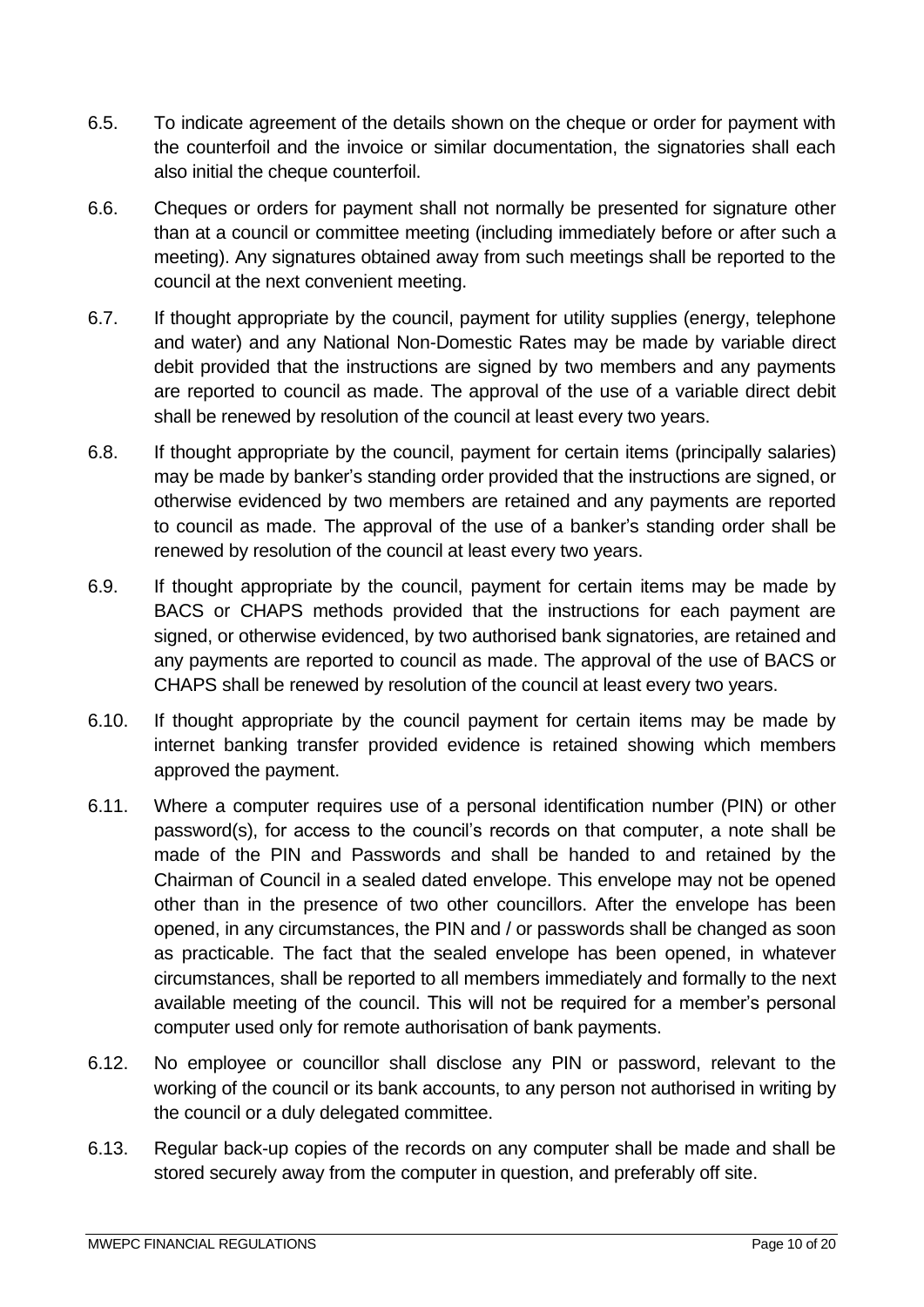- 6.14. The council, and any members using computers for the council's financial business, shall ensure that anti-virus, anti-spyware and firewall software with automatic updates, together with a high level of security, is used.
- 6.15. Where internet banking arrangements are made with any bank, the Clerk [RFO] shall be appointed as the Service Administrator. The bank mandate approved by the council shall identify a number of councillors who will be authorised to approve transactions on those accounts. The bank mandate will state clearly the amounts of payments that can be instructed by the use of the Service Administrator alone, or by the Service Administrator with a stated number of approvals.
- 6.16. Access to any internet banking accounts will be directly to the access page (which may be saved under "favourites"), and not through a search engine or e-mail link. Remembered or saved passwords facilities must not be used on any computer used for council banking work. Breach of this Regulation will be treated as a very serious matter under these regulations.
- 6.17. Changes to account details for suppliers, which are used for internet banking may only be changed on written hard copy notification by the supplier and supported by hard copy authority for change signed by the Clerk . A programme of regular checks of standing data with suppliers will be followed.
- 6.18. Any Debit Card issued for use will be specifically restricted to the Clerk and will also be restricted to a single transaction maximum value of £500 unless authorised by council in writing before any order is placed.
- 6.19. Any corporate credit card or trade card account opened by the council will be specifically restricted to use by the Clerk [and RFO] and shall be subject to automatic payment in full at each month-end. Personal credit or debit cards of members or staff shall not be used under any circumstances.
- 6.20. The council will not maintain any form of cash float. All cash received must be banked intact. Any payments made in cash by the Clerk [or RFO] (for example for postage or minor stationery items) shall be refunded on a regular basis, at least quarterly.

# <span id="page-10-0"></span>**7. PAYMENT OF SALARIES**

- 7.1. As an employer, the council shall make arrangements to meet fully the statutory requirements placed on all employers by PAYE and National Insurance legislation. The payment of all salaries shall be made in accordance with payroll records and the rules of PAYE and National Insurance currently operating, and salary rates shall be as agreed by council, or duly delegated committee.
- 7.2. Payment of salaries and payment of deductions from salary such as may be required to be made for tax, national insurance and pension contributions, or similar statutory or discretionary deductions must be made in accordance with the payroll records and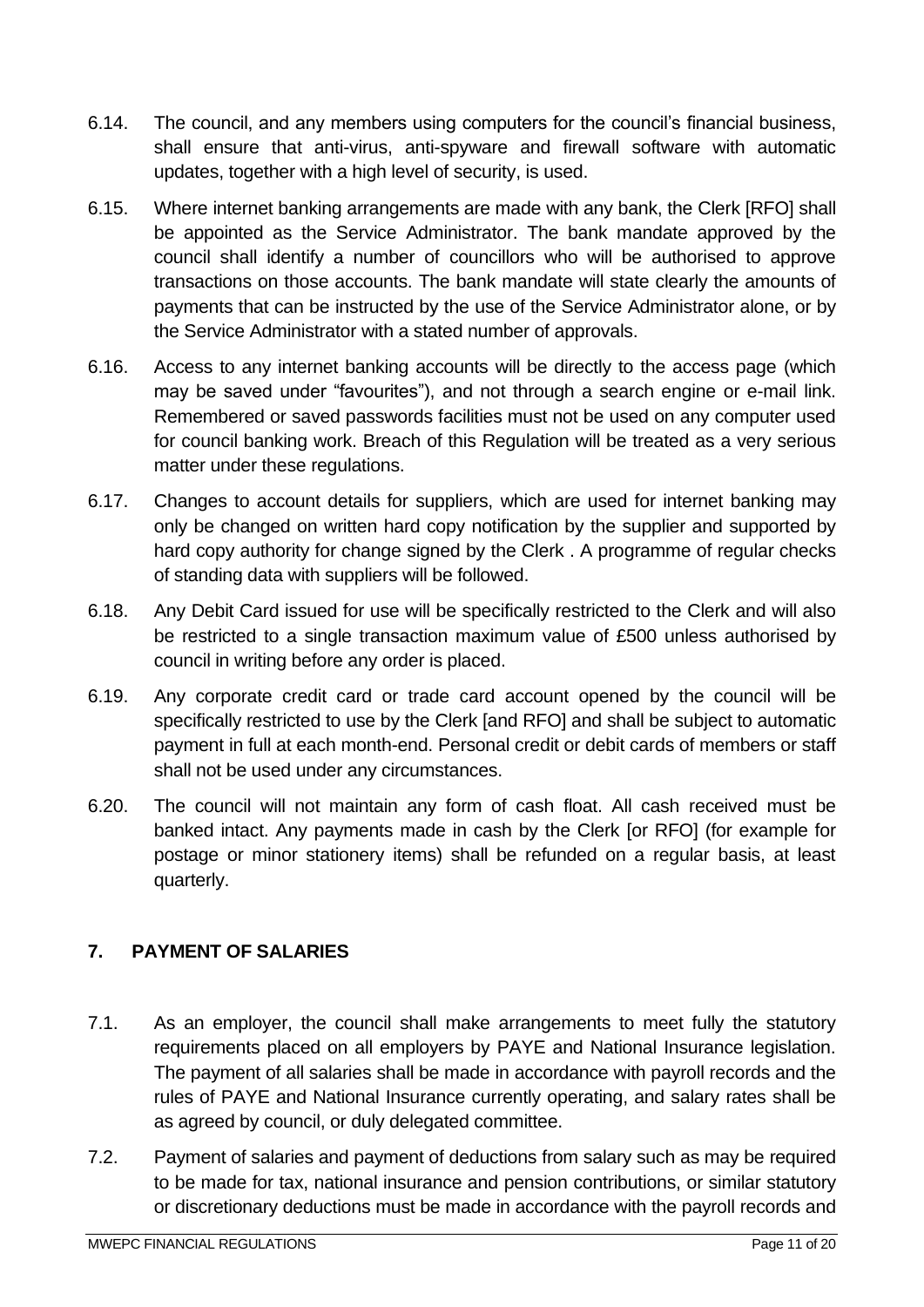on the appropriate dates stipulated in employment contracts, provided that each payment is reported to the next available council meeting, as set out in these regulations above.

- 7.3. No changes shall be made to any employee's pay, emoluments, or terms and conditions of employment without the prior consent of the council.
- 7.4. Each and every payment to employees of net salary and to the appropriate creditor of the statutory and discretionary deductions shall be recorded in a separate confidential record (confidential cash book). This confidential record is not open to inspection or review (under the Freedom of Information Act 2000 or otherwise) other than:
	- a) by any councillor who can demonstrate a need to know;
	- b) by the internal auditor:
	- c) by the external auditor; or
	- d) by any person authorised under Audit Commission Act 1998, or any superseding legislation.
- 7.5. The total of such payments in each calendar month shall be reported with all other payments as made as may be required under these Financial Regulations, to ensure that only payments due for the period have actually been paid.
- 7.6. An effective system of personal performance management should be maintained for the senior officers.
- 7.7. Any termination payments shall be supported by a clear business case and reported to the council. Termination payments shall only be authorised by council.
- 7.8. Before employing interim staff the council must consider a full business case.

#### <span id="page-11-0"></span>**8. LOANS AND INVESTMENTS**

- 8.1. All borrowings shall be effected in the name of the council, after obtaining any necessary borrowing approval. Any application for borrowing approval shall be approved by Council as to terms and purpose. The application for borrowing approval, and subsequent arrangements for the loan shall only be approved by full council.
- 8.2. Any financial arrangement which does not require formal borrowing approval from the Secretary of State (such as Hire Purchase or Leasing of tangible assets) shall be subject to approval by the full council. In each case a report in writing shall be provided to council in respect of value for money for the proposed transaction.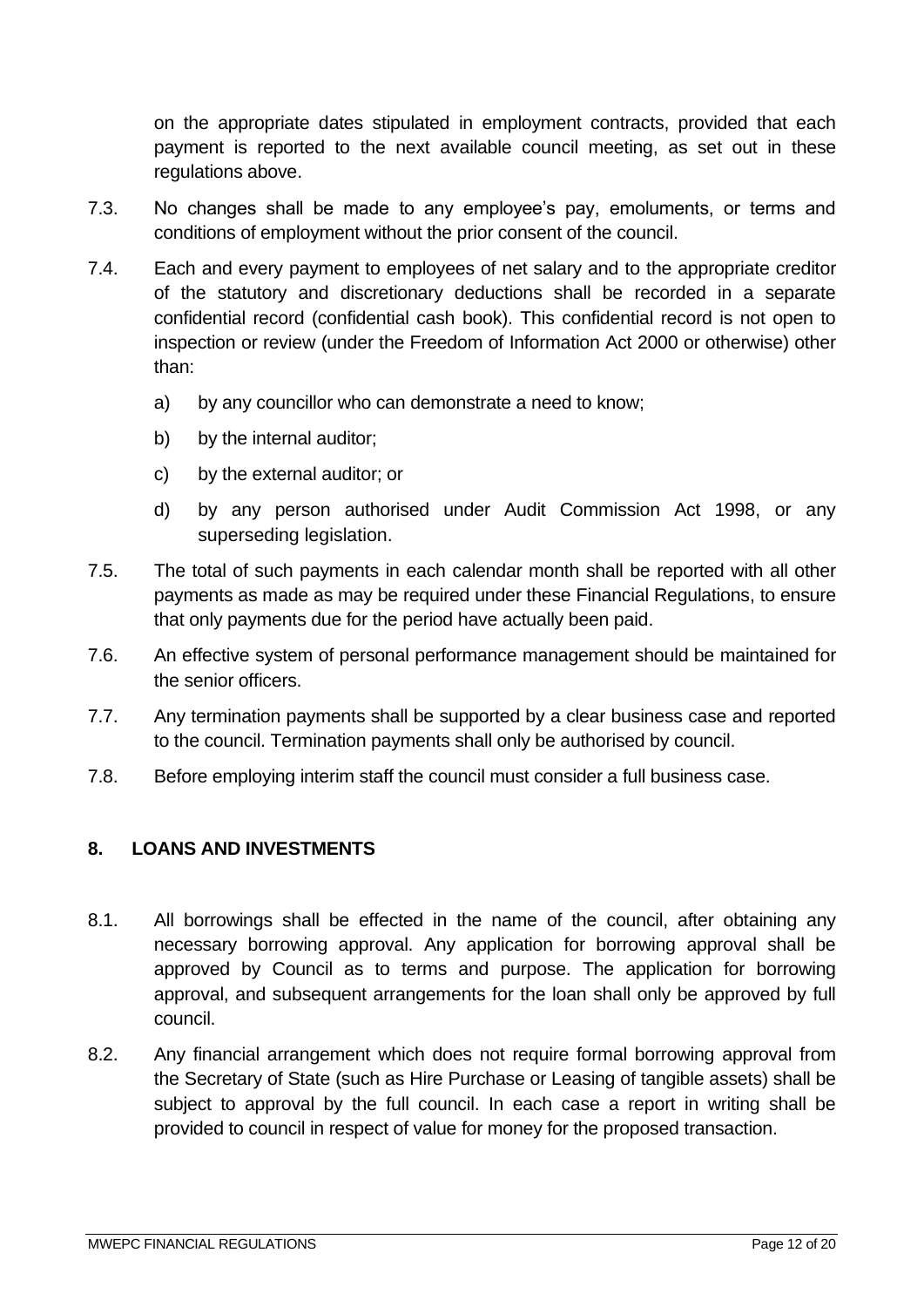- 8.3. The council will arrange with the council's banks and investment providers for the sending of a copy of each statement of account to the Chairman of the council at the same time as one is issued to the Clerk or RFO.
- 8.4. All loans and investments shall be negotiated in the name of the council and shall be for a set period in accordance with council policy.
- 8.5. The council shall consider the need for an Investment Strategy and Policy which, if drawn up, shall be in accordance with relevant regulations, proper practices and guidance. Any Strategy and Policy shall be reviewed by the council at least annually.
- 8.6. All investments of money under the control of the council shall be in the name of the council.
- 8.7. All investment certificates and other documents relating thereto shall be retained in the custody of the RFO.
- 8.8. Payments in respect of short term or long term investments, including transfers between bank accounts held in the same bank, or branch, shall be made in accordance with Regulation 5 (Authorisation of payments) and Regulation 6 (Instructions for payments).

#### <span id="page-12-0"></span>**9. INCOME**

- 9.1. The collection of all sums due to the council shall be the responsibility of and under the supervision of the RFO.
- 9.2. Particulars of all charges to be made for work done, services rendered or goods supplied shall be agreed annually by the council, notified to the RFO and the RFO shall be responsible for the collection of all accounts due to the council.
- 9.3. The council will review all fees and charges at least annually, following a report of the Clerk.
- 9.4. Any sums found to be irrecoverable and any bad debts shall be reported to the council and shall be written off in the year.
- 9.5. All sums received on behalf of the council shall be banked intact as directed by the RFO. In all cases, all receipts shall be deposited with the council's bankers with such frequency as the RFO considers necessary.
- 9.6. The origin of each receipt shall be entered on the paying-in slip.
- 9.7. Personal cheques shall not be cashed out of money held on behalf of the council.
- 9.8. The RFO shall promptly complete any VAT Return that is required. Any repayment claim due in accordance with VAT Act 1994 section 33 shall be made at least annually coinciding with the financial year end.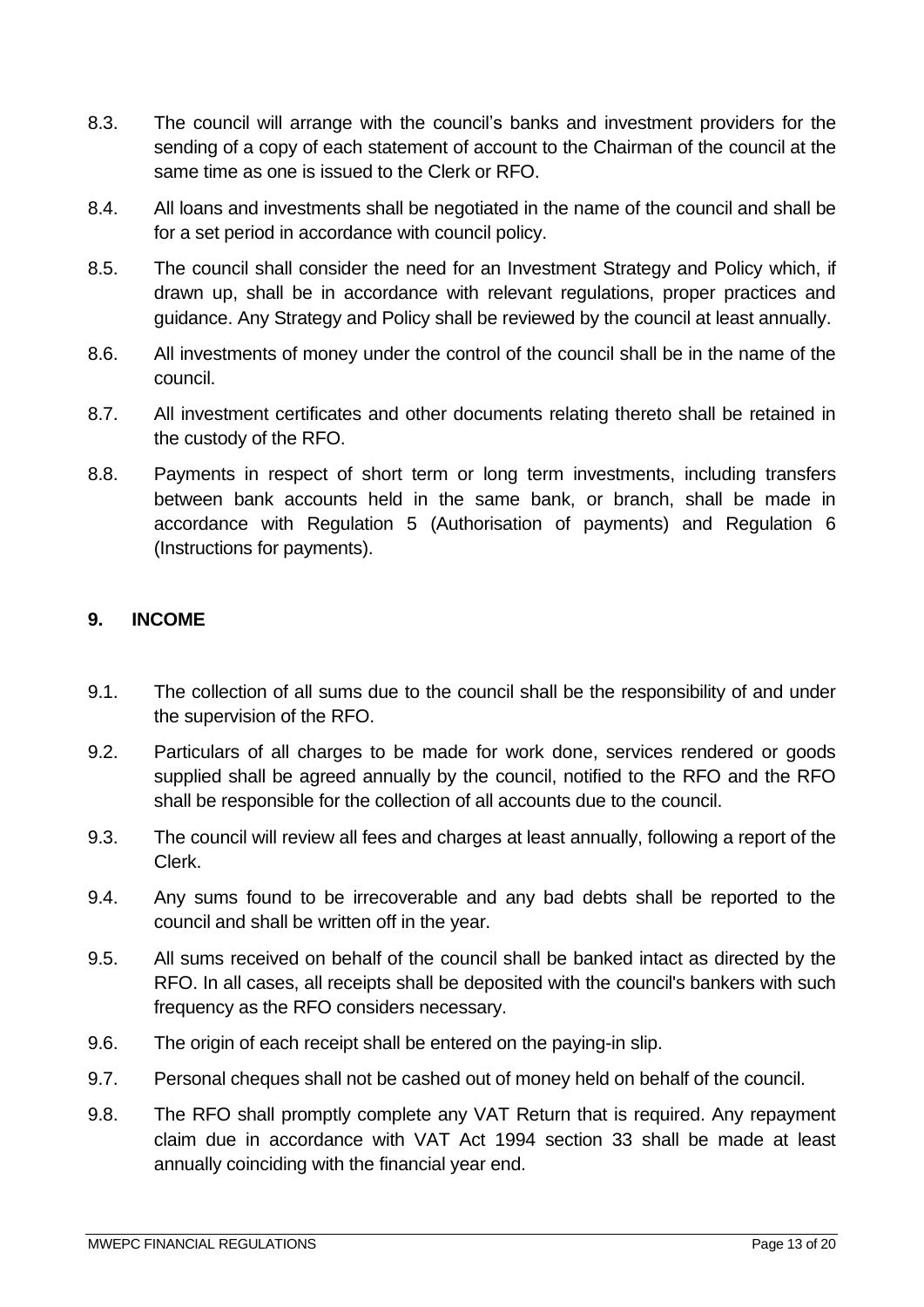- 9.9. Where any significant sums of cash are regularly received by the council, the RFO shall take such steps as are agreed by the council to ensure that more than one person is present when the cash is counted in the first instance, that there is a reconciliation to some form of control such as ticket issues, and that appropriate care is taken in the security and safety of individuals banking such cash.
- 9.10. Any income arising which is the property of a charitable trust shall be paid into a charitable bank account. Instructions for the payment of funds due from the charitable trust to the council (to meet expenditure already incurred by the authority) will be given by the Managing Trustees of the charity meeting separately from any council meeting (see also Regulation 16 below)].

# <span id="page-13-0"></span>**10. ORDERS FOR WORK, GOODS AND SERVICES**

- 10.1. An official order or letter shall be issued for all work, goods and services unless a formal contract is to be prepared or an official order would be inappropriate. Copies of orders shall be retained.
- 10.2. Order books shall be controlled by the RFO.
- 10.3. All members and officers are responsible for obtaining value for money at all times. An officer issuing an official order shall ensure as far as reasonable and practicable that the best available terms are obtained in respect of each transaction, usually by obtaining three or more quotations or estimates from appropriate suppliers, subject to any *de minimis* provisions in Regulation 11.1 below.
- 10.4. A member may not issue an official order or make any contract on behalf of the council.
- 10.5. The RFO shall verify the lawful nature of any proposed purchase before the issue of any order, and in the case of new or infrequent purchases or payments, the RFO shall ensure that the statutory authority shall be reported to the meeting at which the order is approved so that the minutes can record the power being used.

#### <span id="page-13-1"></span>**11. CONTRACTS**

- 11.1. Procedures as to contracts are laid down as follows:
	- a. Every contract shall comply with these financial regulations, and no exceptions shall be made **otherwise than in an emergency** provided that this regulation need not apply to contracts which relate to items (i) to (vi) below: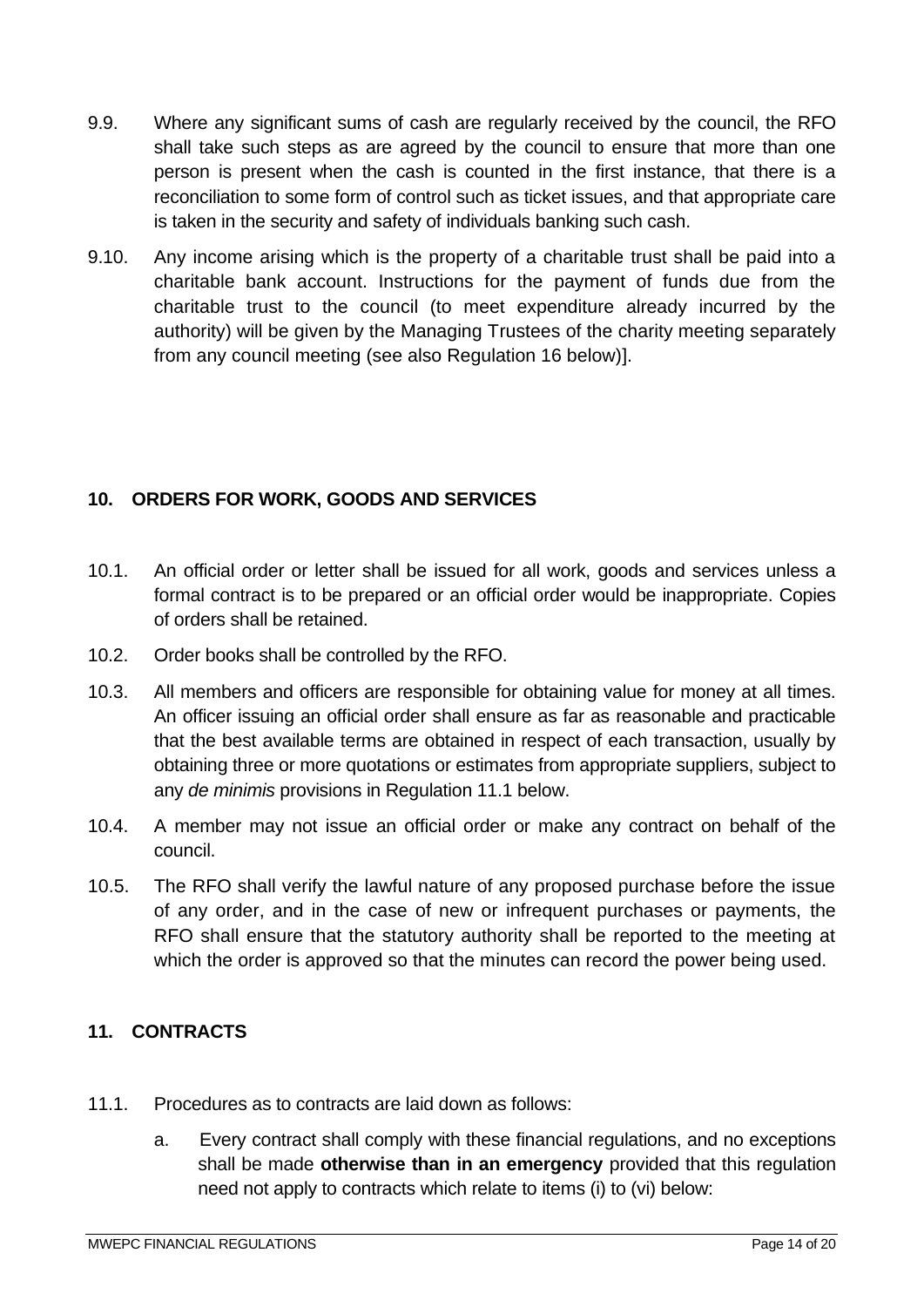- i. for the supply of gas, electricity, water, sewerage and telephone services;
- ii. for specialist services, such as are provided by solicitors, accountants, surveyors and planning consultants;
- iii. for work to be executed or goods or materials to be supplied which consist of repairs to or parts for existing machinery or equipment or plant;
- iv. for work to be executed or goods or materials to be supplied which constitute an extension of an existing contract by the council;
- v. for additional audit work of the external auditor up to an estimated value of £500 (in excess of this sum the Clerk and RFO shall act after consultation with the Chairman and Vice Chairman of council); and
- vi. for goods or materials proposed to be purchased which are proprietary articles and / or are only sold at a fixed price.
- b. Where the council intends to procure, or award a public supply contract, public service contract or public works contract as defined by The Public Contracts Regulations 2015 ("the Regulations") which is valued at £25,000 or more, the council shall comply with the relevant requirements of the Regulations<sup>2</sup>.
- c. The full requirements of The Regulations, as applicable, shall be followed in respect of the tendering and award of a public supply contract, public service contract or public works contract which exceed thresholds in The Regulations set by the Public Contracts Directive 2014/24/EU (which may change from time to time) $3$ .
- d. When applications are made to waive financial regulations relating to contracts to enable a price to be negotiated without competition the reason shall be embodied in a recommendation to the council.
- e. Such invitation to tender shall state the general nature of the intended contract and the Clerk shall obtain the necessary technical assistance to prepare a specification in appropriate cases. The invitation shall in addition state that tenders must be addressed to the Clerk in the ordinary course of post. Each tendering firm shall be supplied with a specifically marked envelope in which the tender is to be sealed and remain sealed until the prescribed date for opening tenders for that contract.
- f. All sealed tenders shall be opened at the same time on the prescribed date by the Clerk in the presence of at least one member of council.

<sup>&</sup>lt;sup>2</sup> The Regulations require councils to use the Contracts Finder website to advertise contract opportunities, set out the procedures to be followed in awarding new contracts and to publicise the award of new contracts <sup>3</sup> Thresholds currently applicable are:

a. For public supply and public service contracts 209,000 Euros (£164,176)

b. For public works contracts 5,225,000 Euros (£4,104,394)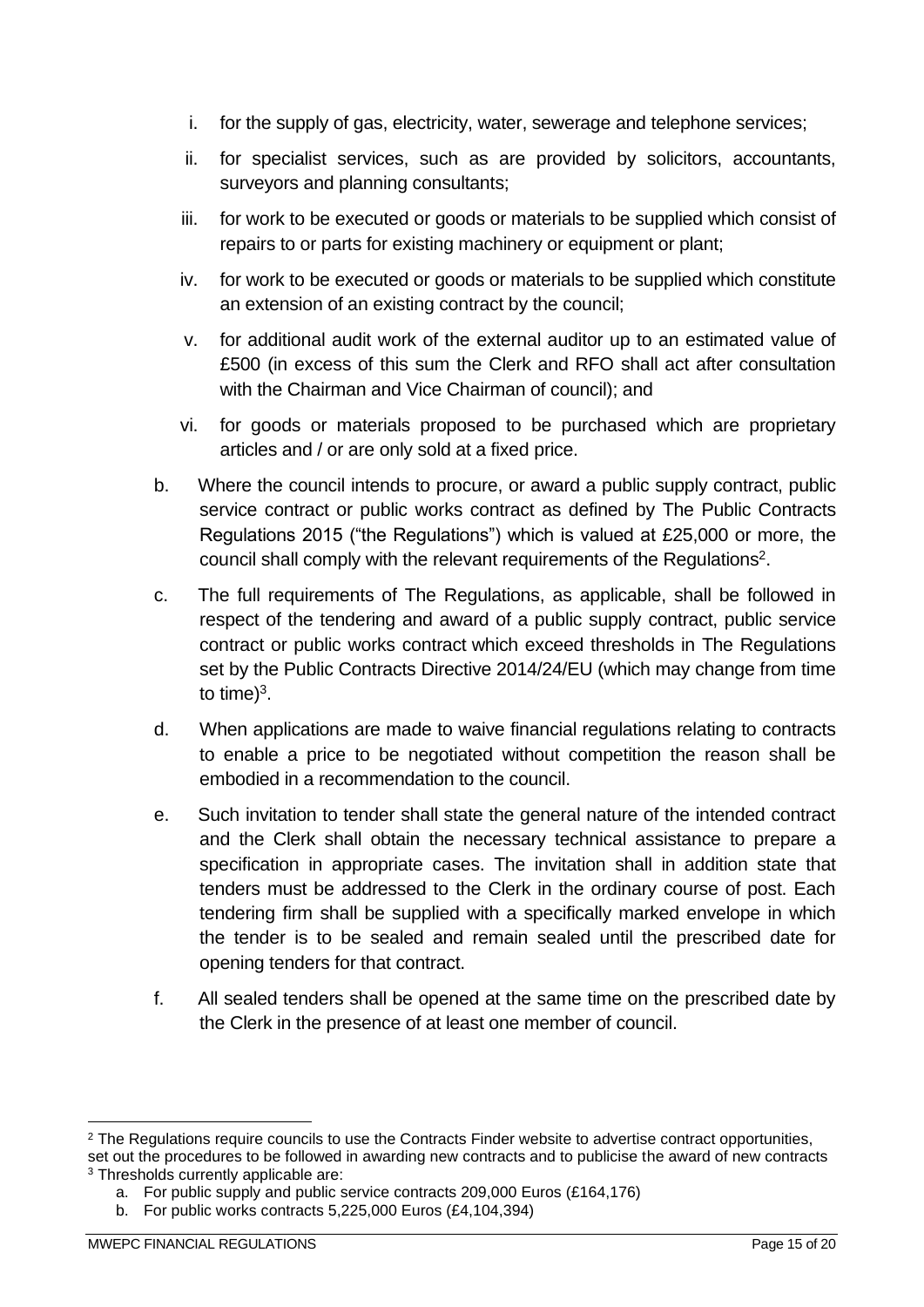- g. Any invitation to tender issued under this regulation shall be subject to Standing Orders regarding the declaration of personal and pecuniary interest and shall refer to the terms of the Bribery Act 2010.
- *h. When council is to enter into a contract less than £25,000 in value for the supply of goods or materials or for the execution of works or specialist services other than such goods, materials, works or specialist services as are exempted as set out in paragraph (a) the following table shall apply:*

| Contract value                           | Up to $£1000$             | £1000 to £10000                                       | £10000-£25000            |
|------------------------------------------|---------------------------|-------------------------------------------------------|--------------------------|
| Format of<br><b>Request for</b><br>Quote | Oral request for<br>quote | Written                                               | written                  |
| Minimum<br>number of<br>quotes           | 1 quote minimum           | 2 quotes minimum                                      | 3 quotes<br>minimum      |
| Form of<br>contract                      | oral                      | Written instruction to<br>proceed, can be an<br>email | Formal<br>Purchase order |

*Otherwise, Regulation 10(3) above shall apply. In the event that work must be done urgently (for example for safety reasons) the RFO has delegated authority to arrange for work to be done at best price possible and this must be reported to council at the next meeting.*

- i. The council shall not be obliged to accept the lowest or any tender, quote or estimate.
- j. Should it occur that the council, or duly delegated committee, does not accept any tender, quote or estimate, the work is not allocated and the council requires further pricing, provided that the specification does not change, no person shall be permitted to submit a later tender, estimate or quote who was present when the original decision making process was being undertaken.

# <span id="page-15-0"></span>**12. PAYMENTS UNDER CONTRACTS FOR BUILDING OR OTHER CONSTRUCTION WORKS (PUBLIC WORKS CONTRACTS)**

12.1. Payments on account of the contract sum shall be made within the time specified in the contract by the RFO upon authorised certificates of the architect or other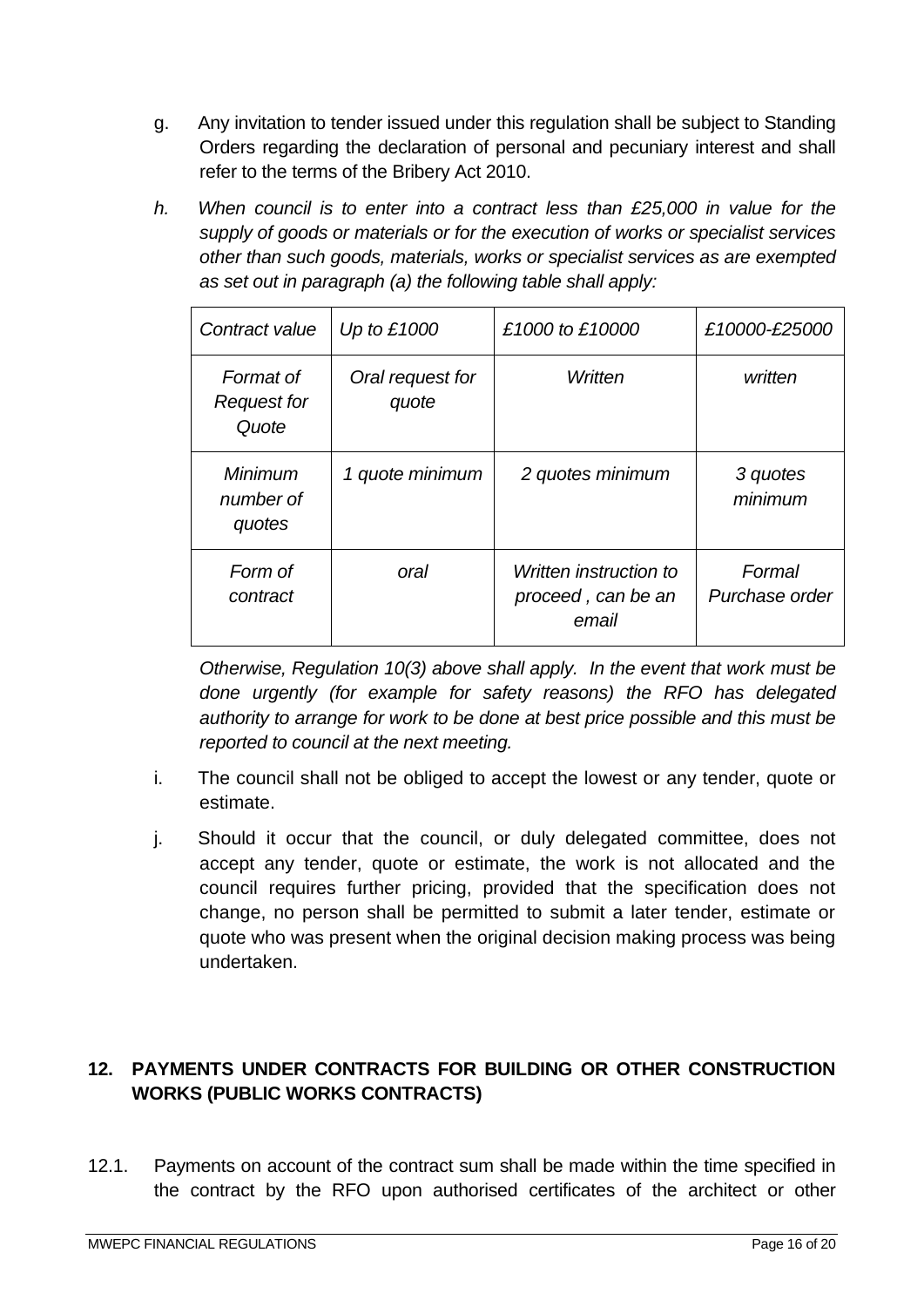consultants engaged to supervise the contract (subject to any percentage withholding as may be agreed in the particular contract).

- 12.2. Where contracts provide for payment by instalments the RFO shall maintain a record of all such payments. In any case where it is estimated that the total cost of work carried out under a contract, excluding agreed variations, will exceed the contract sum of 5% or more a report shall be submitted to the council.
- 12.3. Any variation to a contract or addition to or omission from a contract must be approved by the council and Clerk to the contractor in writing, the council being informed where the final cost is likely to exceed the financial provision.

# <span id="page-16-0"></span>**13. ASSETS, PROPERTIES AND ESTATES**

- 13.1. The Clerk shall make appropriate arrangements for the custody of all title deeds and Land Registry Certificates of properties held by the council. The RFO shall ensure a record is maintained of all properties held by the council, recording the location, extent, plan, reference, purchase details, nature of the interest, tenancies granted, rents payable and purpose for which held in accordance with Accounts and Audit Regulations.
- 13.2. No tangible moveable property shall be purchased or otherwise acquired, sold, leased or otherwise disposed of, without the authority of the council, together with any other consents required by law, save where the estimated value of any one item of tangible movable property does not exceed £250.
- 13.3. No real property (interests in land) shall be sold, leased or otherwise disposed of without the authority of the council, together with any other consents required by law. In each case a report in writing shall be provided to council in respect of valuation and surveyed condition of the property (including matters such as planning permissions and covenants) together with a proper business case (including an adequate level of consultation with the electorate).
- 13.4. No real property (interests in land) shall be purchased or acquired without the authority of the full council. In each case a report in writing shall be provided to council in respect of valuation and surveyed condition of the property (including matters such as planning permissions and covenants) together with a proper business case (including an adequate level of consultation with the electorate).
- 13.5. Subject only to the limit set in Regulation 14.2 above, no tangible moveable property shall be purchased or acquired without the authority of the full council. In each case a report in writing shall be provided to council with a full business case.
- 13.6. The RFO shall ensure that an appropriate and accurate Register of Assets and Investments is kept up to date. The continued existence of tangible assets shown in the Register shall be verified at least annually, possibly in conjunction with a health and safety inspection of assets.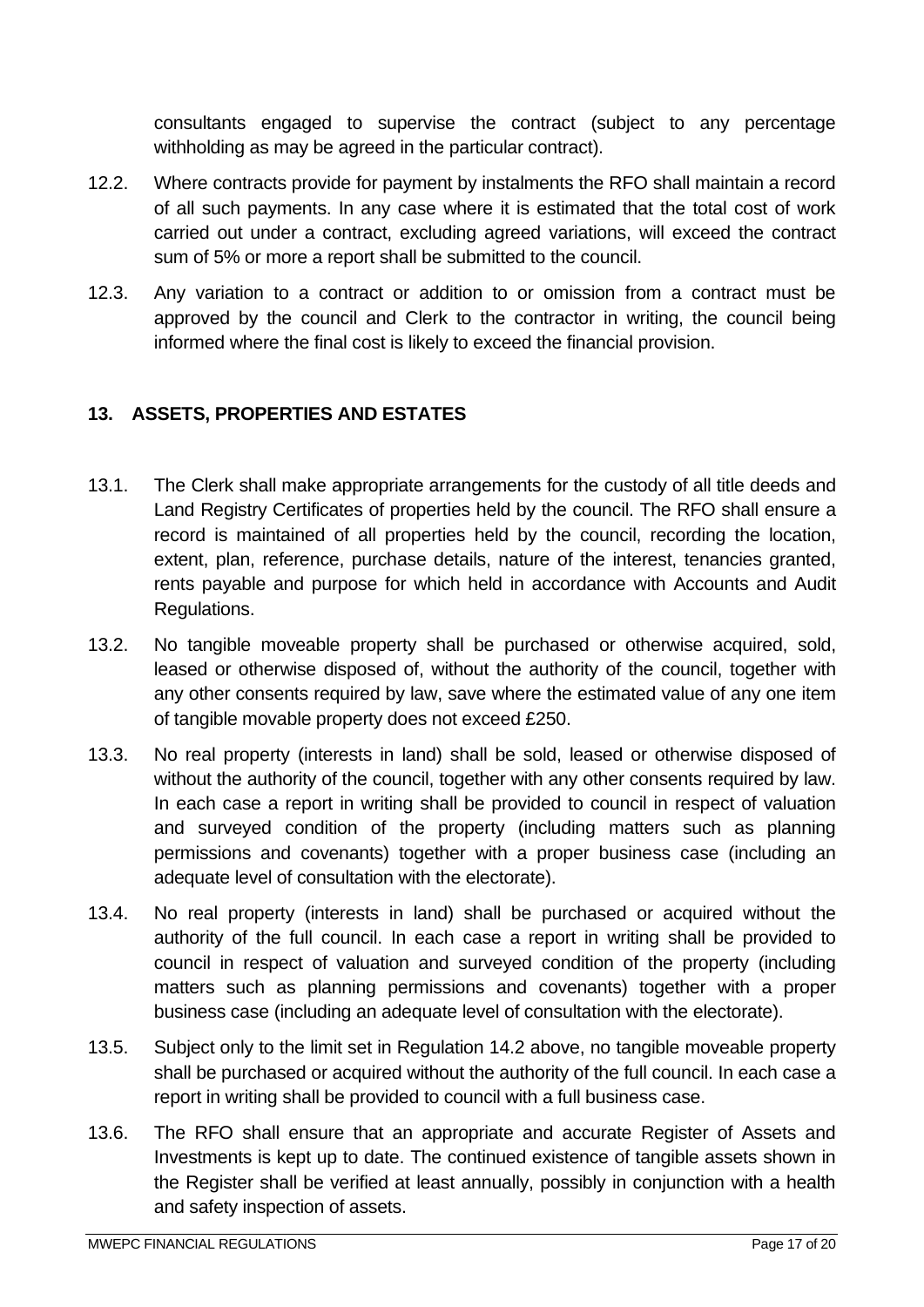# <span id="page-17-0"></span>**14. INSURANCE**

- 14.1. Following the annual risk assessment (per Regulation 17), the RFO shall effect all insurances and negotiate all claims on the council's insurers [in consultation with the Clerk].
- 14.2. The RFO shall keep a record of all insurances effected by the council and the property and risks covered thereby and annually review it.
- 14.3. The RFO shall be notified of any loss liability or damage or of any event likely to lead to a claim, and shall report these to council at the next available meeting.
- 14.4. All appropriate members and employees of the council shall be included in a suitable form of security or fidelity guarantee insurance which shall cover the maximum risk exposure as determined annually by the council, or duly delegated committee.

# <span id="page-17-1"></span>**15. CHARITIES**

15.1. Where the council is sole managing trustee of a charitable body the Clerk and RFO shall ensure that separate accounts are kept of the funds held on charitable trusts and separate financial reports made in such form as shall be appropriate, in accordance with Charity Law and legislation, or as determined by the Charity Commission. The Clerk and RFO shall arrange for any audit or independent examination as may be required by Charity Law or any Governing Document.

#### <span id="page-17-2"></span>**16. RISK MANAGEMENT**

- 16.1. The council is responsible for putting in place arrangements for the management of risk. The Clerk [with the RFO] shall prepare, for approval by the council, risk management policy statements in respect of all activities of the council. Risk policy statements and consequential risk management arrangements shall be reviewed by the council at least annually.
- 16.2. When considering any new activity, the Clerk [with the RFO] shall prepare a draft risk assessment including risk management proposals for consideration and adoption by the council.

#### <span id="page-17-3"></span>**17. SUSPENSION AND REVISION OF FINANCIAL REGULATIONS**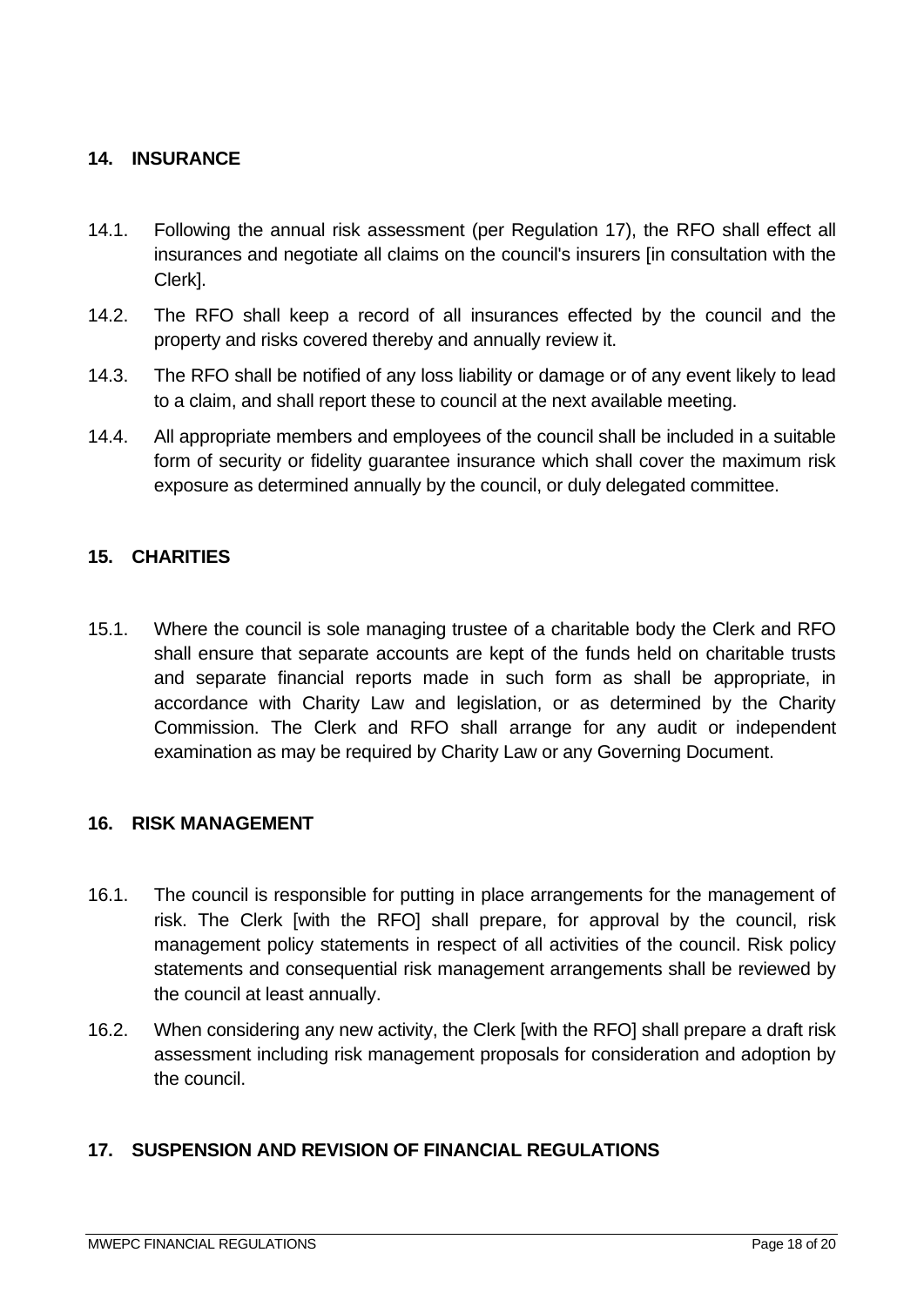- 17.1. It shall be the duty of the council to review the Financial Regulations of the council from time to time. The Clerk shall make arrangements to monitor changes in legislation or proper practices and shall advise the council of any requirement for a consequential amendment to these Financial Regulations.
- 17.2. The council may, by resolution of the council duly notified prior to the relevant meeting of council, suspend any part of these Financial Regulations provided that reasons for the suspension are recorded and that an assessment of the risks arising has been drawn up and presented in advance to all members of council.

\* \* \*